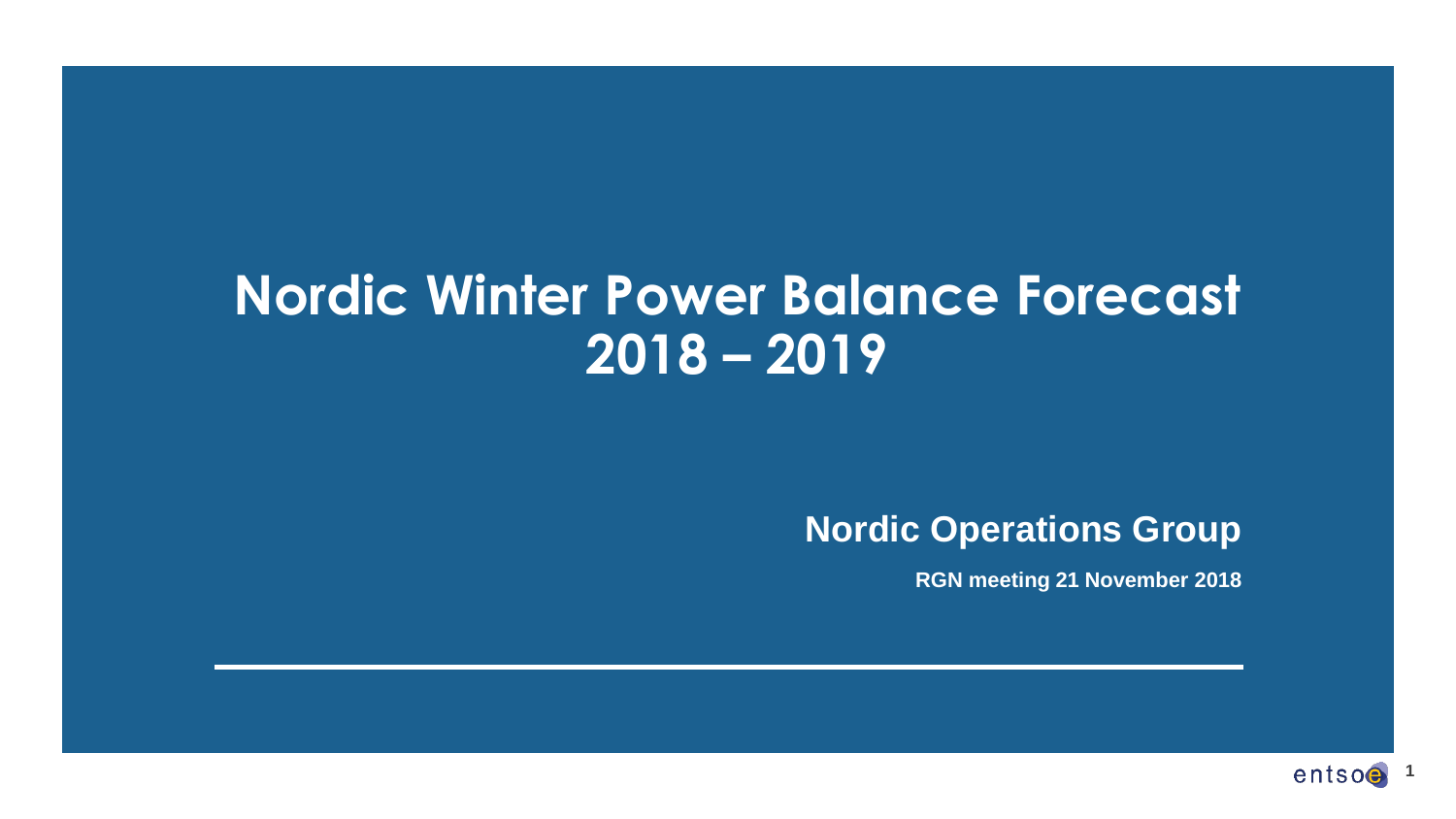# **POWER BALANCE 2018-2019**

### **With estimated power exchange [MW] Cold winter day in 1 of 10 winters**

| <b>NORDIC MARKET</b>                                                 | <b>TOTAL</b> |
|----------------------------------------------------------------------|--------------|
| $P =$ Available capacity for market,<br><b>TSO reserves excluded</b> | $*)$ 70 100  |
| $C =$ Peak demand                                                    | **) 73 100   |
| $B =$ Balance without power exchange                                 | $-3000$      |

**Remarks :**

**\*) Assumed availability in percentage Nuclear power: 100 % in Finland, 90 % in Sweden Wind power: 6 % in Finland, 9 % in Sweden, 11 % in Norway, 5 % in Denmark**

**\*\*) Nordic peak demand 2 % lower than sum of national peaks.** 

**TSOs' contracted reserves are excluded from this forecast.**

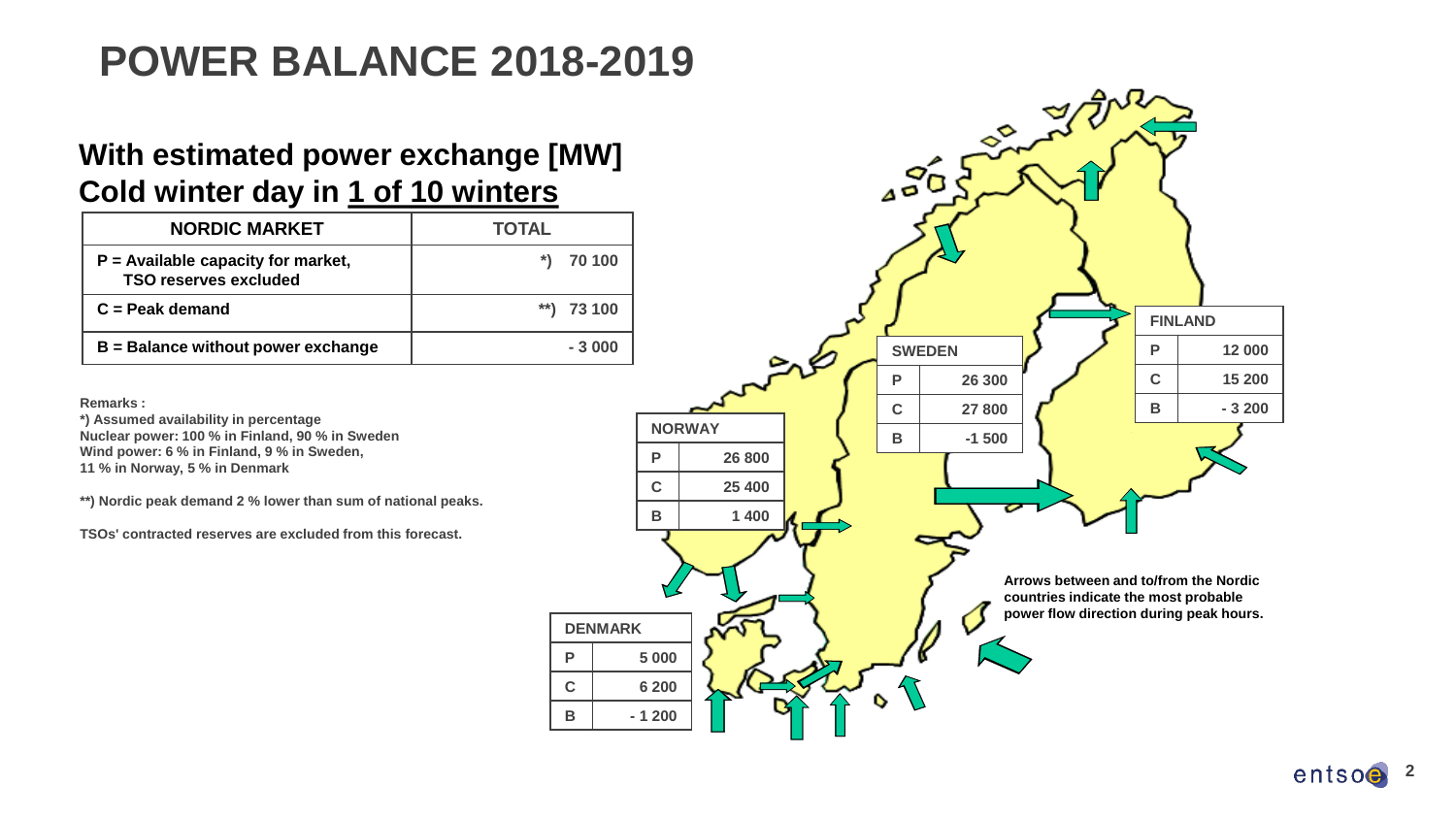## **Comments**

#### **Denmark**

• The winter 2018/2019 is expected to be normal with no particular problems, even if Denmark is a deficit area in severe winter conditions. The critical point in the Danish system is the power balance in Denmark East, which is weaker compared with Denmark West. The balance on Denmark East is dependent on interconnectors from Denmark West, Sweden, and Germany. The wind power in Denmark is only taken into account with 5% which is the statistical value, but there might be a higher amount depending on wind conditions. Solar power is not taken into account as we predict the peak to be in the late afternoon in hour 18.

#### **Finland**

- Finland is strongly dependent of electricity import during peak hours. Compared to the previous winter, the situation has remained the same. The 3.2 GW deficit is expected to be met with import from neighboring areas. However, in case of a major power plant or interconnection failure in cold period, there is a risk for power shortage. The import capacity on interconnections, 5.1 GW, is sufficient to meet the deficit. However, it should be noted that there are uncertainties with Russian import due to the impact of capacity payments on the Russian electricity markets.
- During the winter period of 2018/2019, there is 22 MW load reduction available as a part of the peak load reserve, in addition to the figures presented on the previous slide.

#### **Norway**

- The power balance in Norway is expected to be positive during peak hours, with export to Denmark, Sweden, and the Netherlands. The exchange between Southern Norway and Sweden is expected to be around zero on a cold winter day.
- The export capacity is expected to be higher compared with last winter due to the new 300 kV cable Flesaker-Tegneby.

#### **Sweden**

- During peak hours at severe conditions, the power balance in Sweden is expected to be negative and import is expected to play a role in maintaining adequacy. The Swedish power balance is approximately 700 MW weaker during severe conditions than previous winter, mainly due to reduced assumed availability of hydro power and updated method for prognosis of peak load.
- Outdoor temperatures and availability of the Swedish nuclear power are the main factors impacting on the balance.
- During the winter period of 2018/2019, there is 205 MW load reduction available as a part of the peak load reserve, in addition to the figures presented on the previous slide.

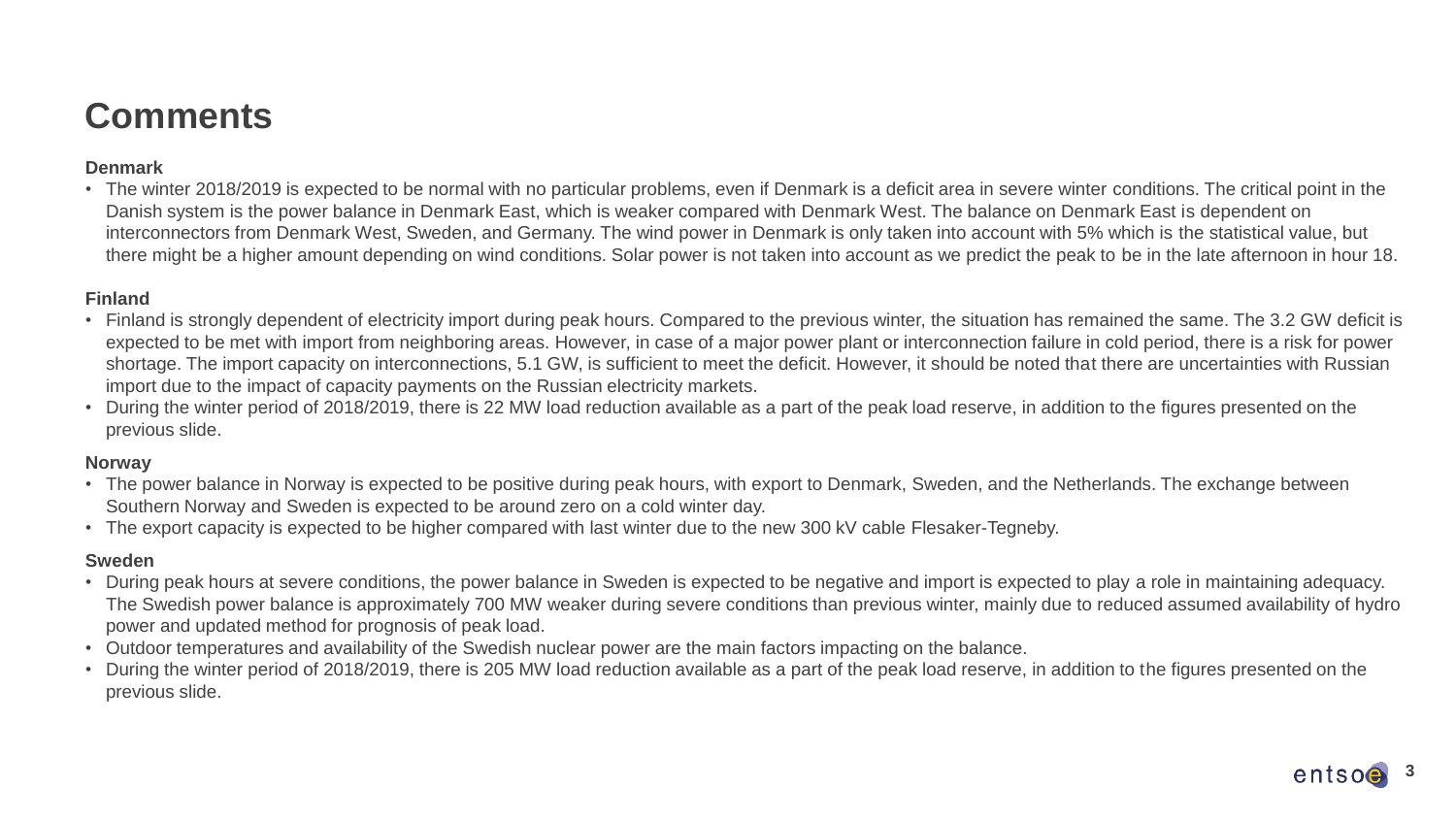### **Overall assessment**

On a cold winter day in 1 of 10 winters the total Nordic power system is for the winter 2018-2019 expected to have a negative power balance of -3 000 MW in peak hours, which must be imported from neighbouring systems. This is a change of -1 100 MW from last year's forecasted power balance.

The Nordic power balance is highly dependent on the availability of transfer capacity between the Nordic countries, import from other synchronous areas and high availability of nuclear power plants.

Available capacity on interconnectors into the Nordic system cannot simply be added to the power balance, due to internal congestions in the Nordic AC grid and the power balance in the Continental power system.

### **Comments and assumptions**

Assumed wind power production will be 120 FI + 676 SE + 196 NO + 130 DK = 1 112 MW (1 235 MW in previous winter), but naturally the uncertainty is high during a peak load situation.

During high-price periods, the price elasticity of consumption might reduce the peak demand compared to the presented values. This will improve the power balance.